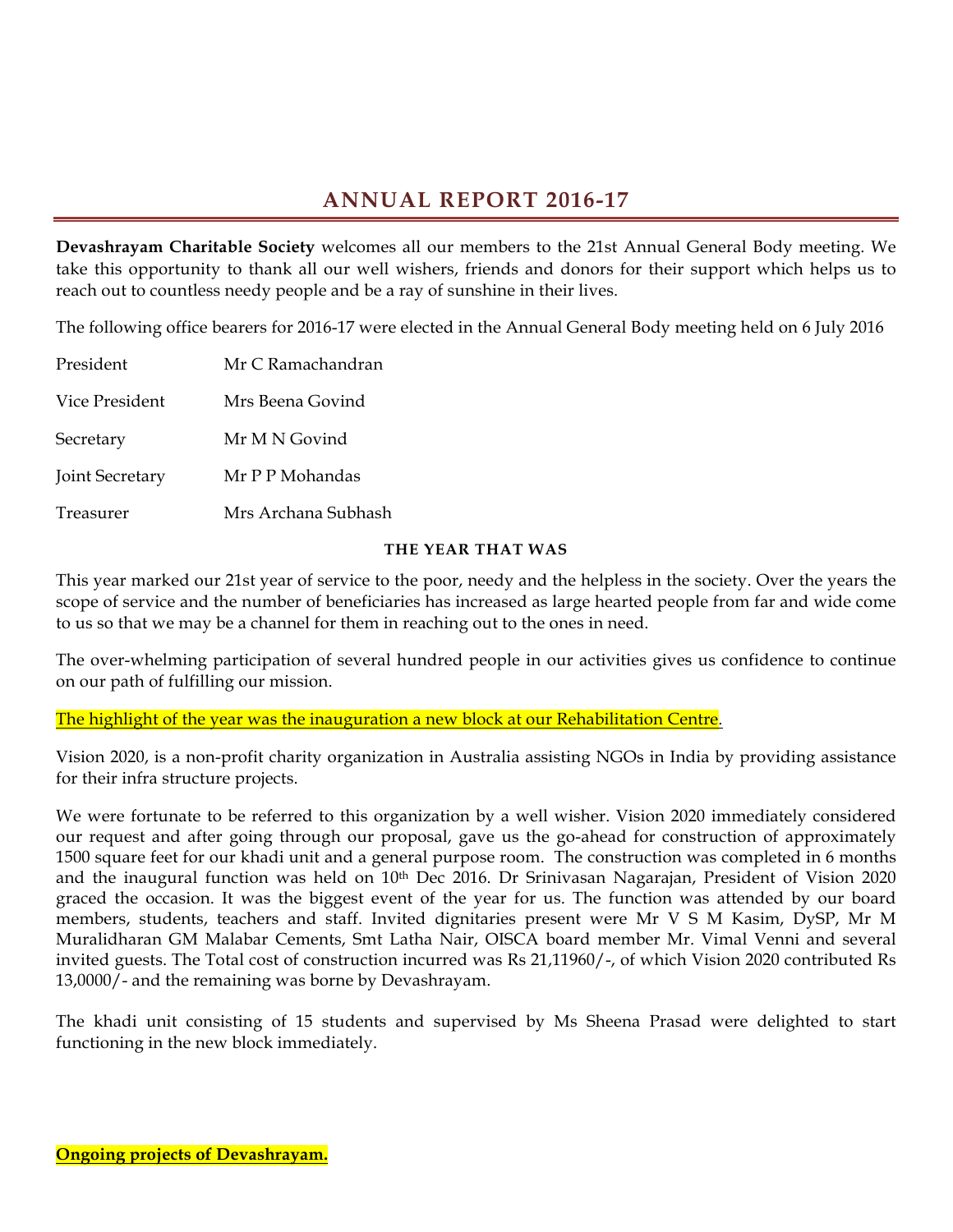The projects undertaken by Devashrayam were the same as last year and can be classified under 4 sections:

| Annadhanam              | $\overline{\phantom{a}}$ | Providing free midday meal to the poor patients at<br>Govt. District Hospital, Palakkad |
|-------------------------|--------------------------|-----------------------------------------------------------------------------------------|
| Ashrayam                | $\overline{\phantom{a}}$ | Vocational rehabilitation of special needs<br><b>Students</b>                           |
| Ayurbandhu              | $\overline{\phantom{a}}$ | Financial Aid for dialysis to poor patients with renal failure                          |
| <b>Free Medical Aid</b> | $\overline{\phantom{a}}$ | Medicine and financial assistance to poor patients.                                     |
|                         |                          |                                                                                         |

#### **ANNADHANAM**

Devashrayam was established with the intent of providing a free mid-day meal to the poor patients at Govt. District Hospital, Palakkad. This was the **1st project** of our Society and very soon support from individuals started reaching us. What started as a small beginning (ie meals to 100 patients a day in the 1<sup>st</sup> year) has assumed fairly large proportions and now almost **300 patients** receive their mid-day meal from us. This service continues uninterruptedly on all the 365 days for the past 20 years and approximately **100,000 patients**  benefit every year. This number is increasing every year. In spite of the soaring prices of essential commodities, the residents in and around Palakkad town as well as the Round Table of India – 81, contribute the major chunk of rice needed for this project. We thank all the donors & well wishers who have donated in cash and kind to make this project run without interruption. The total cost incurred towards this project was **Rs 12,86,079.71/-** plus rice (more than 500 kgs per month Valued approximately Rs. 200000/p.a ) and food material donated by well wishers.

#### **ASHRAYAM**

Devashrayam provides a safe refuge and a healthy learning environment to the mentally challenged who otherwise have nowhere to turn to. The vocational rehabilitation Centre was started under the guidance of Dr. T. Murali "The Rehabilitation Man of India", a person who has dedicated his life for the upliftment of the Mentally ill and the retarded.

At present 60 mentally challenged students attend the rehabilitation center. They participate in regular morning exercises, classroom sessions, art, craft and music lessons designed as per their capabilities. Apart from that, a few of them are involved in our ongoing projects of making phenyl, liquid soap, agarbathi, candles and paper bags. The Mushroom production unit set up with the assistance of Free Masons of Lodge Palghat – 159 generates a small income every year.

Our Khadi Unit set up by the Khadi Village Industries Board in 2002 functions very efficiently as it is ably supervised by Mrs Leela from the Khadi Board and our staff Mrs Sheena.

The sale of phenyl, liquid soap, Agarbathi and other items produced by students fetched a good income, just as in the previous years.

Total rehabilitation expenses for the year were Rs 28, 13,422/-

Details of events in which our students participated and their interactions with students and teachers of various schools/colleges that visited the Centre, are given in the **LIST OF IMPORTANT EVENTS**.

#### **AYURBHANDHU**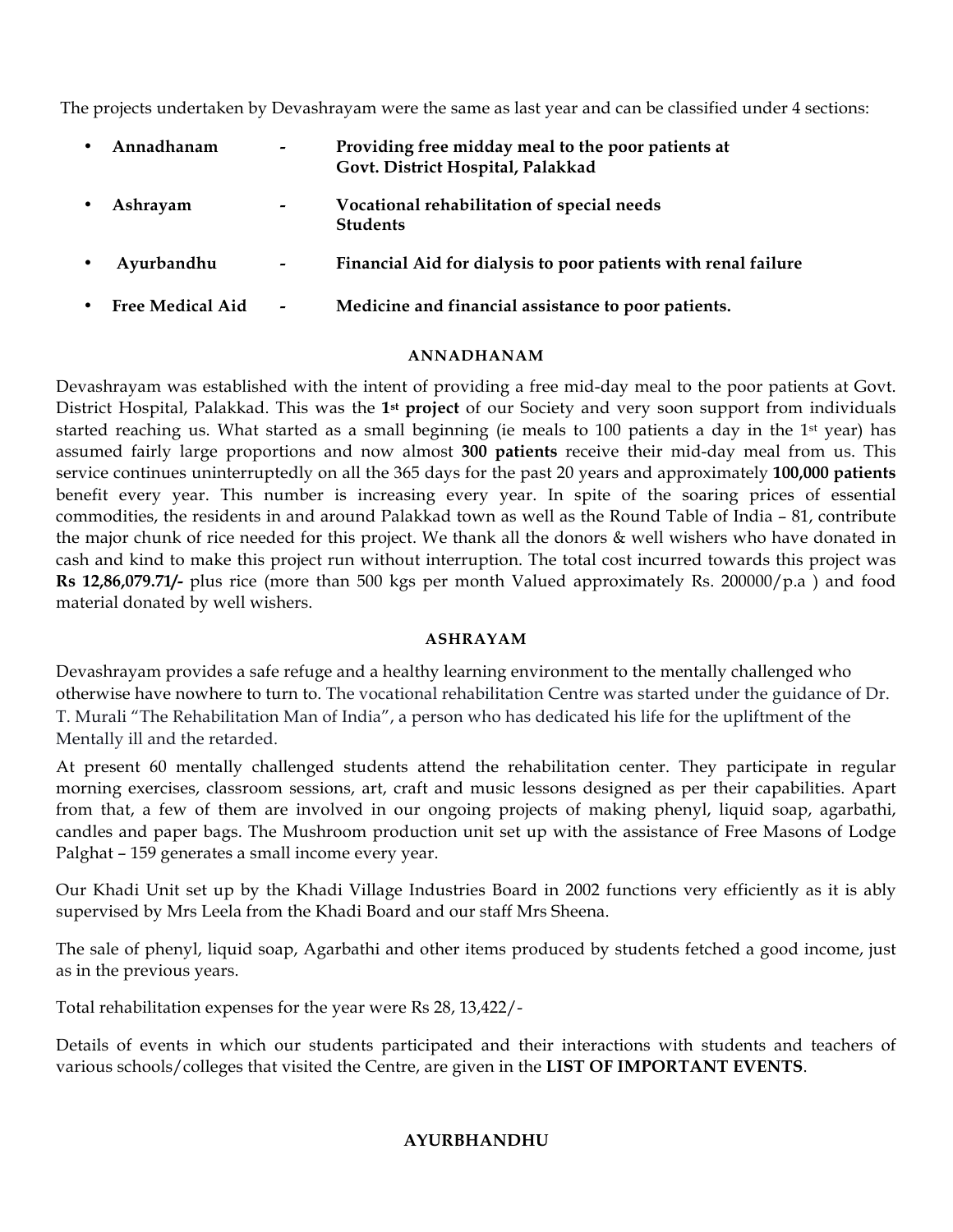Our tie up with Shanthi Medical and Information centre at Balaji Hospital, Palakkad completed another successful year. Poor patients with kidney malfunction/failure are able to carry on with their lives with the free dialyses support from this project. This year brought the total number of free dialyses to more than 4400 from inception. In addition we have been sponsoring medicines worth Rs 500/- per month for around 60 patients with kidney malfunction for the last few years. We also support patients for peritoneal dialysis at the District Hospital. Our expenses towards dialysis and medicines were to the tune of **Rs 4, 82,955/-** this year.

#### **AROGYA NIDHI**

This is another significant project of Devashrayam. This project operates through an authorized medical shop in Palakkad. **More than 60 poor patients** are given medicines free of cost on a monthly basis on producing prescription from doctors. This year the quantum of medical aid was **Rs. 4, 49,343/- We** are humbled to be of service to the ill and suffering multitudes. Much more needs to be done, however, as the number of people who need financial help are many and we are not able to meet the entire requirement. This year **23 patients** were given one time medical aid for treatments in the region of Rs 5000/- to Rs 10000/- each. Medical insurance to the tune of upto Rupees Two lakh was provided to all the staff and their family members, by paying an insurance premium of **Rs 106328/-.** 

#### **LIST OF IMPORTANT EVENTS**

**2016 April 8th Friday.** M.A. Ply Foundation & Social Service Club of LEAD College, Dhoni jointly Donated 3 pedestal fans to our Rehabilitation Centre. Palakkad DYSP Mr. M.K Sulfikar inaugurated the function. Mr. Thomas George (Chairman LEAD College of Management Dhoni), Mr. Anil Kodiyathur (M.A. Ply Foundation) and our members M N Govind, , Beena Govind, C Ramachandran, Mohandas P.P and Archana Subhash as well as all our students and teachers attended the function.

**2016 April 8th Friday.** A team from Devashrayam consisting of T.K Biju, Archana Subhash and Ranjini Venkitesh visited the organizations where " Jeevan Rekha" Job Fair students had started working, to understand their progress at work.

**2016 April 9th Saturday.** Summer Vacation began for Rehabilitation Centre students and teachers.

**2016 May 2nd Monday.** The centre re-opened after the summer break. The students and teachers resumed their new academic year with enthusiasm.

**2016 May 10th Tuesday.** M.B.A students of Dhanalakshmi College Coimbatore visited the Centre. They performed a few entertainment programs and distributed refreshments to our students.

**2016 May 18th Wednesday.** Haris (Devashrayam Student & Top In Town Employee) distributed refreshments to our students.

**2016 May 27th Friday.** A visit to organizations where Job Fair recruits are working was made by our President C. Ramachandran and Ranjini Teacher. The organizations visited were Age Industries – Amarjith, Sinicon Engineering – Ajai Varghese, Hydenso – Praveen Kumar, Visal, Sudheer Babu and Good Buy Soaps – Arun, Sarath.

**2016 June 17th Friday.** Visit by members of Malabar Cements Ltd. Mr.Arun Internal Auditor A.G. Office Thiruvanathapuram, Mr. Abdul Samad (Chief Engineer) Mr. Srinivasa Saravanan ( Company Secretary ) as part of their work assignment.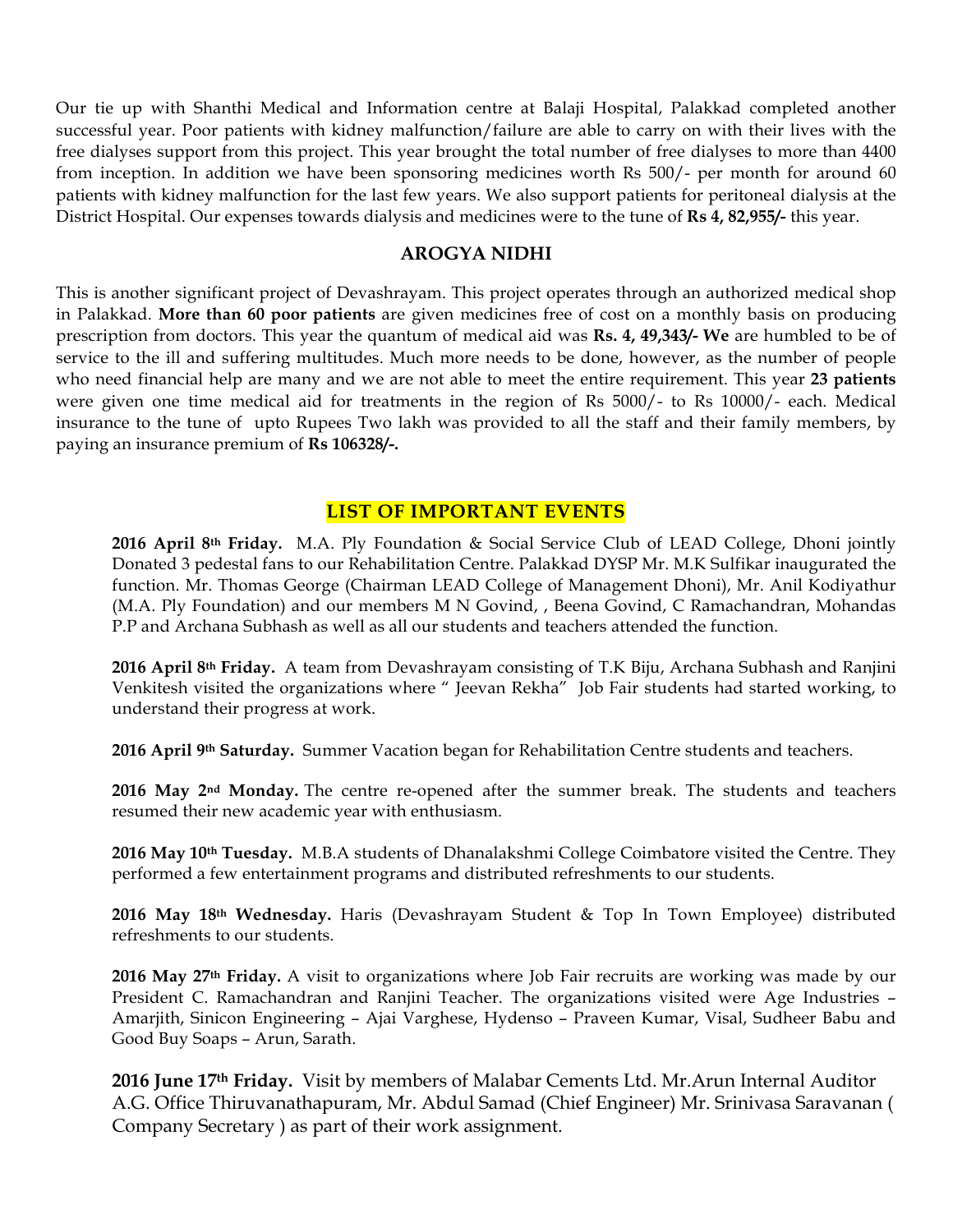**2016 July 23rd & 24th Saturday & Sunday.** The Centre participated in the exhibition "Sankalp" at Lions School Palakkad, organized by a group that supports endeavours by women and under privileged people. We kept a stall at the exhibition and were able to sell and promote the products manufactured at the Centre. The stall was manned by the teachers of Devashrayam. Our members spent time on the stalls as per their convenience during the 2 days.

**2016 July 25th Monday.** Master Soumyo Sankar S/o. Sathyanarayanan visited the rehabilitation centre and presented a Robotic Snake & Ladder created by Soumyo.

**2016 July 30th Saturday.** 10 students and 4 teachers from VRMC U.P School Villangi visited the Centre. They brought snacks and performed programs for the students.

**2016 Aug 15th Monday.** Independence Day was celebrated at the Centre with the flag hoisting was by Mrs. Devi (Ward Member Marutharode Grama Panchayath). Mr. Subramaniyan (Ex.Ward Member Marutharode Grama Panchayath) and our President Mr C Ramachandran along with members Mr M N Govind, Mr P V Vijayaraghavan and Mr Manoj, were present for the function. Sweets were distributed to the children on this occasion.

**2016 Aug 20th Saturday.** Display of Devashrayam products at Jackfruit Promotion council stall at Children's park run by OISCA.

**2016 Sept 7th Wednesday.** 2 teachers and 5 students from Bhavan's Vidyalaya Chithali visited with Onam kits ( grocery items) for students.

**2016 Sept 8th Thursday.** 40 students 6 teachers from Bharatmatha school, Chandranagar presented cultural programs as part of Onam celebrations. The brought gifts for our students.

**2016 Sept 9th Friday.** Onam saddhya was sponsored by Gurukulam B Ed college, Alathur for our students and staff. They also presented cultural programs and gave a cash donation to the Centre.

**2016 Sept 23rd Friday.** 11 1st year MSW students and 2 teachers from Mercy College Palakkad came on field visit as part of course work. They spent the whole day interacting with our students.

**2016 Oct 4th Tuesday.** Visit by parents, teachers and association members of Globish Kerala Vyapari Vyavasayi Union and Govt Higher secondary school Vettathur**.** 

**2016 Oct 10th Monday.** Mahanavmi pooja was held at the Centre and books of all students kept for prayer. It was followed by a Parent- Teachers meeting attended by our Board members.

**2016 Oct 15th Saturday.** Plus 2 students and teachers from Gurukulam school Alathur visited and gave 55 school bags to our students.

**2016 Oct 22nd Saturday.** Visit by GHSS Elapully student police, teachers and students. Police constable Ramadass was also present. The visiting students presented songs and dances. They gave fruits to our students.

**2016 Oct 26th Wednesday** Visit by 8th Std students, Vice Principal and 4 teachers from Vasavi Vidyala, Thanneer pandhal, Kinasery. They brought sweets for our students.

**2016 Nov 5th Saturday.** Shuttle tournament at Olavakkode railway institute was attended by our students Murali, Nasar, Balaji, Mohd Ashiq. They received a shield and participation certificates.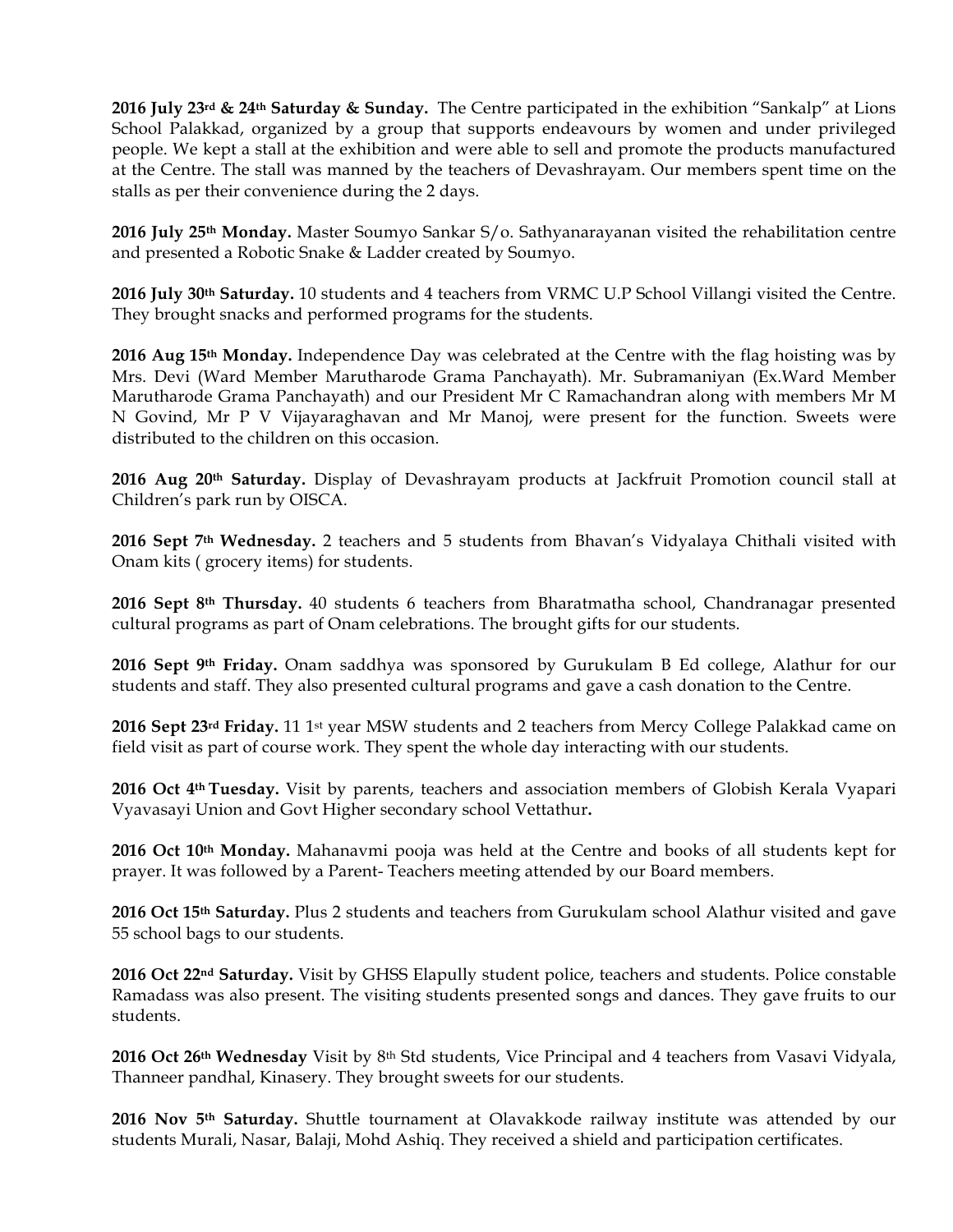**2016 Nov 6th Sunday.** Our teacher Sheena Prasad and students Jithin Dev and Prasad went for a one week Computer training organized by AMBA Bangalore.

**2016 Nov 7th Monday.** Mushroom shed was cleaned and made ready for next round of production.

**2016 Nov 10th Thursday.** Representatives from BPL gave a work order (and material) and shared instructions for doing the work.

**2016 Nov 14th Monday.** Ladies Circle Palakkad conducted a colouring competition just as in the previous years. All students were given a gift hamper consisting of colouring pencils, eraser, sharpner and crayons. Sweets were given to the students.

**2016 Nov 19th Saturday.** District special schools sports meet at Sabari Central school Cherpulassery was attended by our students Balaji, Murali, Praveen Kumar, Suresh, Sargunan, Mansoor, Abdul Rahiman and Nazar. They were accompanied by teachers Sunitha and Sheena as well as staff members Venugopal and Muralidharan.

**2016 Nov 26th Saturday.** Malayalam Manoram Nallapadam group from KV Kanjikode visited us. They brought snacks, gifts and presented programs.

**2016 3rd Dec Saturday.** World Disability Day was celebrated at Town Hall. Almost all of our students participated and got prizes. We also received 1st prize for our group dance. We have been bagging the 1st prize for the past 3 years under the able coaching of Dance sir Mr Mahesh.

**2016 4th Dec Sunday.** Our very active and talented student Shruti R got married. This was the 1st wedding function of a Devashrayam student and was attended by members, teachers, staff and some students of the Centre.

**2016 7th Dec Wednesday.** Students and teachers from Shishya school Piruvasala visited us. They presented many cultural programs and brought sweets and snacks for our students.

**2016 10th Dec Saturday.** Inauguration function for the newly constructed block was done by Mr Srinivasan Nagarajan, Chairman of Vision 2020. Other dignitaries present were Mr V S M Kasim, DySP, Mr M Muralidharan GM Malabar Cements, Smt Latha Nair, OISCA board member, Mr K V Girish Kumar B N, Project officer Khadi And Village Industries board, Devashrayam Committee members, students, teachers, staff and invited guests. It was a wonderful function for which the Centre was decorated beautifully. Lunch was sponsored by Top in Town.

**2016 15th Dec Thursday.** Handball training at Jyothi Nilayam, Muttikulangara was attended by students Aiswarya, Sheena, Suresh, Prameesh and Praveen Kr who were accompanied by Sunitha teacher. All our students were selected for the district competition.

**2016 22nd Dec Thursday.** Staff from HDFC bank Chandranagar visited our Centre to celebrate Christmas with a Christmas Cake for all.

**2016 23rd Dec Friday.** A one day outing was organized for all students to Thrissur zoo, Annakotta and Snehatheeram beach. Two buses left the Centre at 7 am and returned at 7 pm with a happy group of students, teachers, staff and member Archana Subhash

**2016 24th Dec Saturday.** Centre closed for X mas vacation.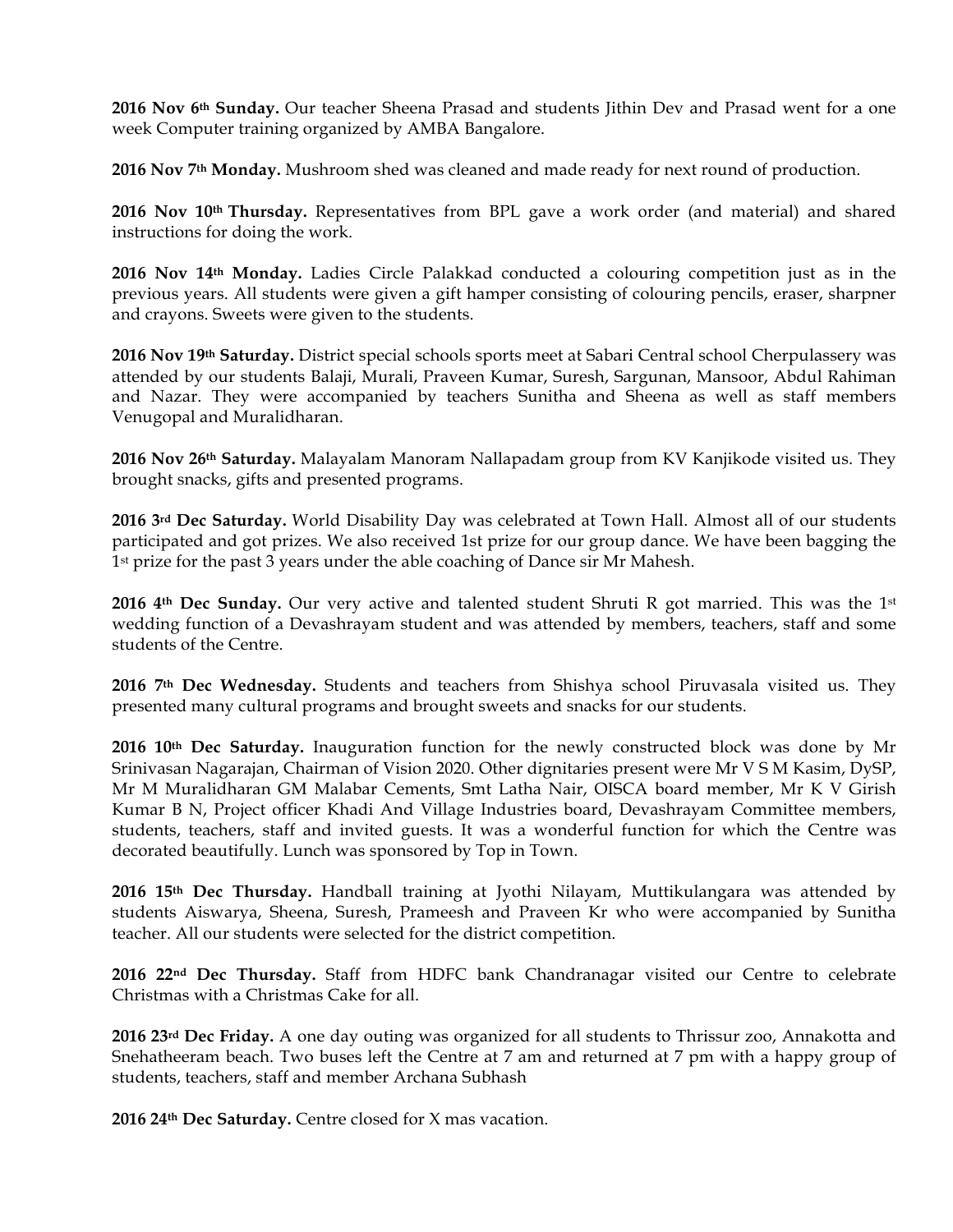**2017 2nd Jan Monday.** Centre re-opened after vacation. A few well wishers from Tharekkad visited with a New Year cake as greetings.

**2017 4th Jan Wednesday.** Smt Prema who introduced Vision 2020 to the Centre visited with her son. They brought a cake for students.

**2017 5th Jan Thursday.** Owner of Bake Fort accompanied by staff brought cake to celebrate the New Year at the Centre.

4 MSW students from Amrita University started field work as part of their course. The work duration was from Jan to April.

**2017 26th Jan Thursday.** Republic day was celebrated at the Centre. Marutharode Panchayat Pres Smt Rajalakshmi, ward member Smt Devi, former ward member Sri Subramaniam. President C Ramachandran along with members T Lakshmanan and Archana Subhash were present on the occasion. Sweets and payasam were served to all present. Children performed cultural programs.

**2017 4th Feb Saturday.** A Meeting was held with parents to discuss current issues like change of uniform, regular attendance, behavior of students etc. Dr Anandi our visiting Psychologist and all the teachers as well as board members Govind M N, Beena Govind, Mohandas P P and Manoj C S participated in the meeting.

**2017 14th Feb Tuesday.** Representatives from AMBA visited the Centre to monitor the progress after computer training imparted to our teacher and students in Dec. Computer classes are being held for all students as per their directives.

**2017 23rd Feb Thursday.** Our students Suresh, Prameesh, Sumathy and Sheena attended the State level Handball tournament at Thiruvilla. They were accompanied by Sunitha teacher and staff Venugopal as well as Sumathy's mother. Palakkad district won 3rd prize in the tournament.

**2017 16th March Thursday.** Power lifting tournament at Jyothi Nilayam, Muttikulangara was attended by 7 students. They received participation certificates.

**2017 1st April Saturday.** A Picnic was arranged to Malampuzha Garden for our students. Principal, teachers and staff joined in it and everyone had a great time.

**April 7th Friday.** The centre closed for summer vacation.

## **HELP TO NGO'S AND OTHER INSTITUTIONS**

- Donation of Rs 12,000/- to Chirakukal, Palakkad- as support to the old age home for the destitute.
- Donation of Rs 48,000/- to Margadeepthi Charitable trust for organizing medical camps.
- Donation of Rs 24,000/- to Aashrayam, Rural Development Society, Kollengode for educational projects.
- Donation of Rs. 6,000/- to Malampuzha Block Panchayath Community Day Care Centre, Marutharode, Palakkad.

#### **INTERNSHIP**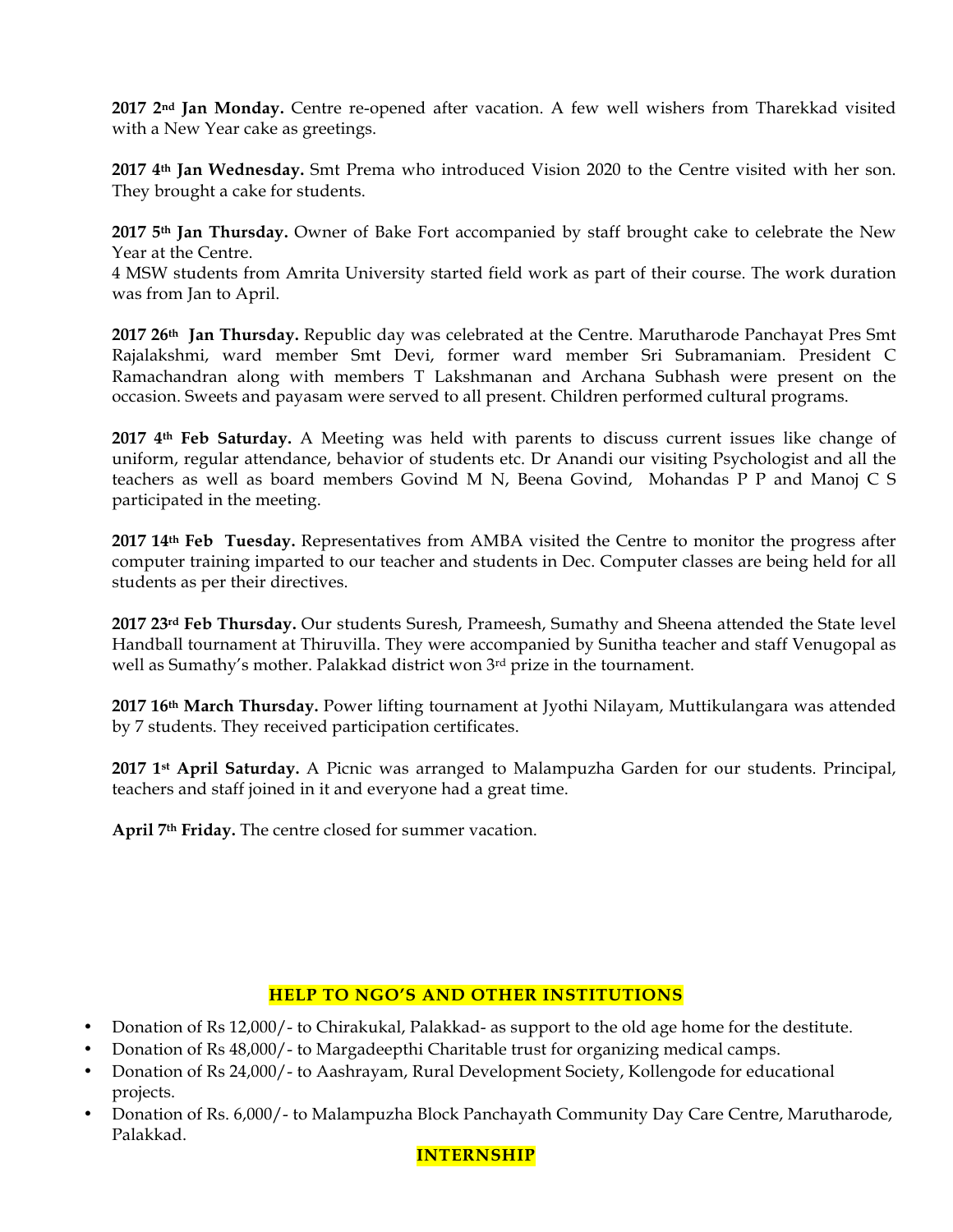Four MSW Students from Amrita University, Coimbatore have done their Field work from January 2017 to April 2017 at Devashrayam as a part of their course.

## **SPECIAL DONOR ACKNOWLEDGEMENT**

Devashrayam acknowledges and appreciates the support provided by all our well-wishers, sponsors and friends. Without the help and support of these good hearted people, Devashrayam would not have been able to reach out to so many people. We express our sincere gratitude to all who extended help and prayers in times of need.

## **A few acknowledgments are given below for the large support extended to us.**

- 1. Mr Padmakumar K, MD Malabar Cements, Palakkad for supporting us with a total of Rs 16,70,000/ for our different projects during the year.
- 2. Vision 2020, Australia gave a donation os Rs 13,00,000/- for construction of new block.
- 3. A H Foundation (run by Mr Sidheeq Ahamad, MD ERAM group) gave a donation of Rs 5,30,000/-
- 4. K S N Impax (board member Mr Lakshmanan's daughter's organization) gave a donation of Rs 1,30,000/-
- 5. Col Satheesan, our board member gave a donation of Rs 1,00,000/-
- 6. Mr N V Veeraraghavan (Swathi Investment, Mumbai) gave a donation of Rs 1,00,000/-
- 7. Give India Foundation gave a donation of Rs 84,570/-
- 8. Ms Anjana Shashidharan & Sequoia Capital gave a donation of Rs 60,000/- combined
- 9. Mr Sathya Narayanan, Dubai gave a donation of Rs 30,000/-
- 10. Ms K R Lakshmi, Palakkad gave a donation of Rs 25,000/-
- 11. Mr Sankara Narayanan, Mumbai gave a donation of Rs 25,000/-
- 12. Mr Rajesh Menon, Palakkad gave a donation of Rs 25,000/-
- 13. Ms Kavitha Saju, Ernakulam gave a donation of Rs 25,000/-
- 14. Lions Club Palakkad gave a donation of Rs 25,000/-
- 15. Round Table Palakkad contributes 100 kgs of rice every month and supports us with rice and cash donations.
- 16. One sack of rice (75 kgs) is contributed every month from Mr Suresh Babu, Palakkad.

# **Identity**

#### **Devashrayam Charitable Society,**

*Thekkethra, Marutharoad Post, Palakkad, Kerala, India, Pin 678007. Phone 0491 -2106206.* 

**Email Id -** devashrayam@ rediffmail.com

**Website** - www.devashrayam.org

- Devashrayam Charitable Society is registered as a society under the Society Registration Act of 1860 (Reg. No. 209/96, dated 17-07-1996 with the sub register office, Palakkad) [Registration renewed on 13- 03-2012]
- Devashrayam Rehabilitation Center for the Mentally Challenged is registered with the Directorate of Social Welfare Trivandrum (Reg. No. 0141,dated 03-12-2005)
- Donations to Devashrayam Charitable Society is exempt under Section 80 G of Income tax Act of 1961, vide order No. CIT. TCR/TECH/80 G- 42/ 2006-07, dated 02-08-2007.
- Devashrayam Charitable Society is registered under Foreign Contribution (Regulation) Act , 1976 Registration number is 05289009, dated, 05/05/2010. Returns for the year submitted on 23-09-2012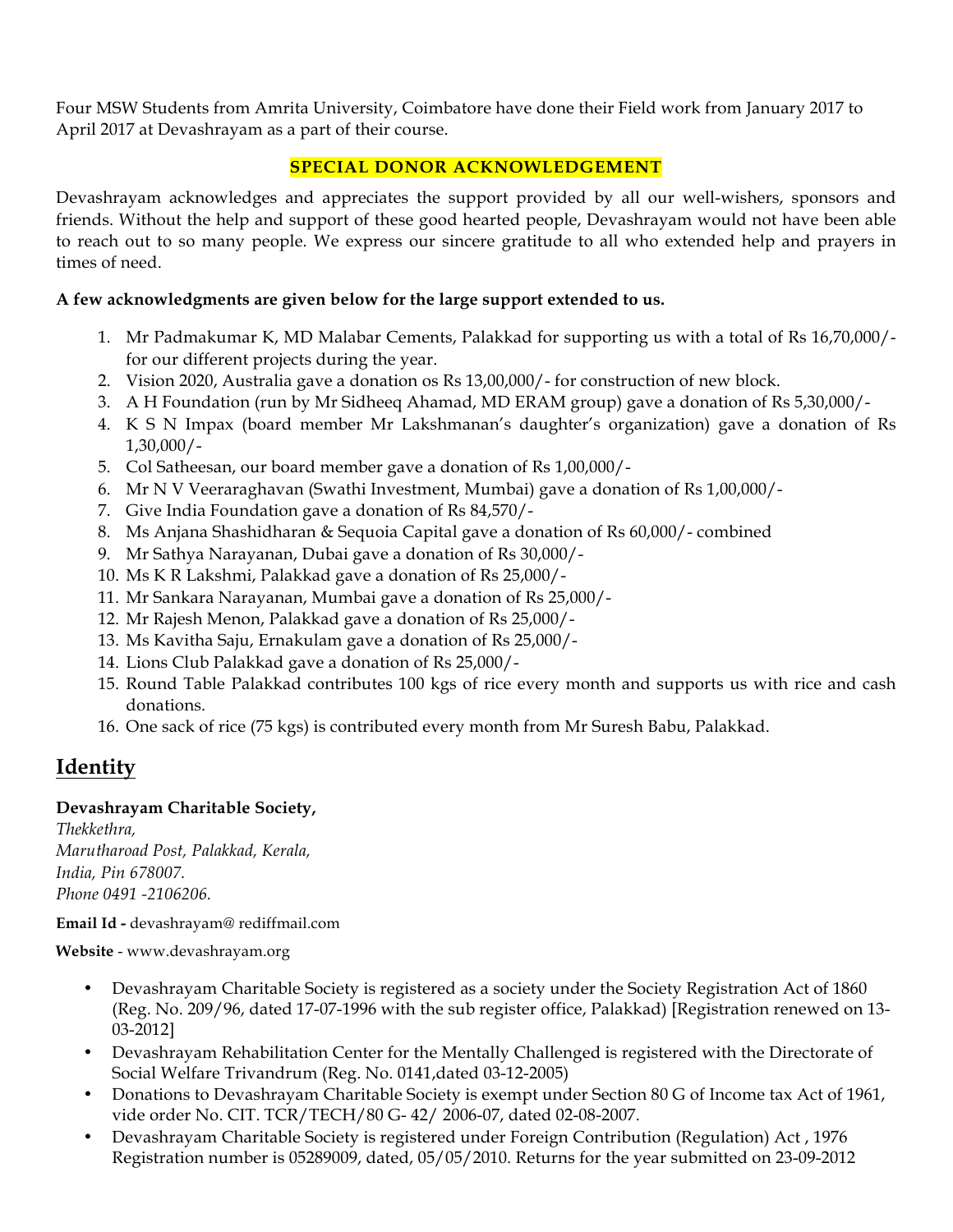### **Name, address and account number of banks**

- **1.** Union Bank of India, Chandranagar, Palakkad, SB Ac. No. 339602010097002.
- **2.** Union Bank of India, Chandranagar, Palakkad, SB Ac No. 339120100091426. (Exclusively for Foreign Contributions under FCRA act of 1976)
- **3.** State Bank of Travancore, Chandranagar, Palakkad, SB Ac. No. 67034554129
- **4.** ICICI Bank, Palakkad, (Exclusively for Give India donations) SB Ac No. 026201001166
- **5.** HDFC Bank, Chandranagar, Palakkad SB-Institution Ac No. 01171450000087
- **6.** SBI, Marutharode Branch, Palakkad SB A/c No.33393848038

*DEVASHRAYAM BOARD PLACES ON RECORD OUR SINCERE GRATITUDE TO MR K V VENKITARAMAN FOR COMPLETING THE AUDIT AS A SERVICE TO OUR NGO. WE ARE INDEBTED TO HIM AND HIS STAFF FOR THIS GESTURE.*

*NAME AND ADDRESS OF THE AUDITOR*

**Mr.K.V.Venkitaraman,** Chartered Accountant Noorani Post, Palakkad-678004